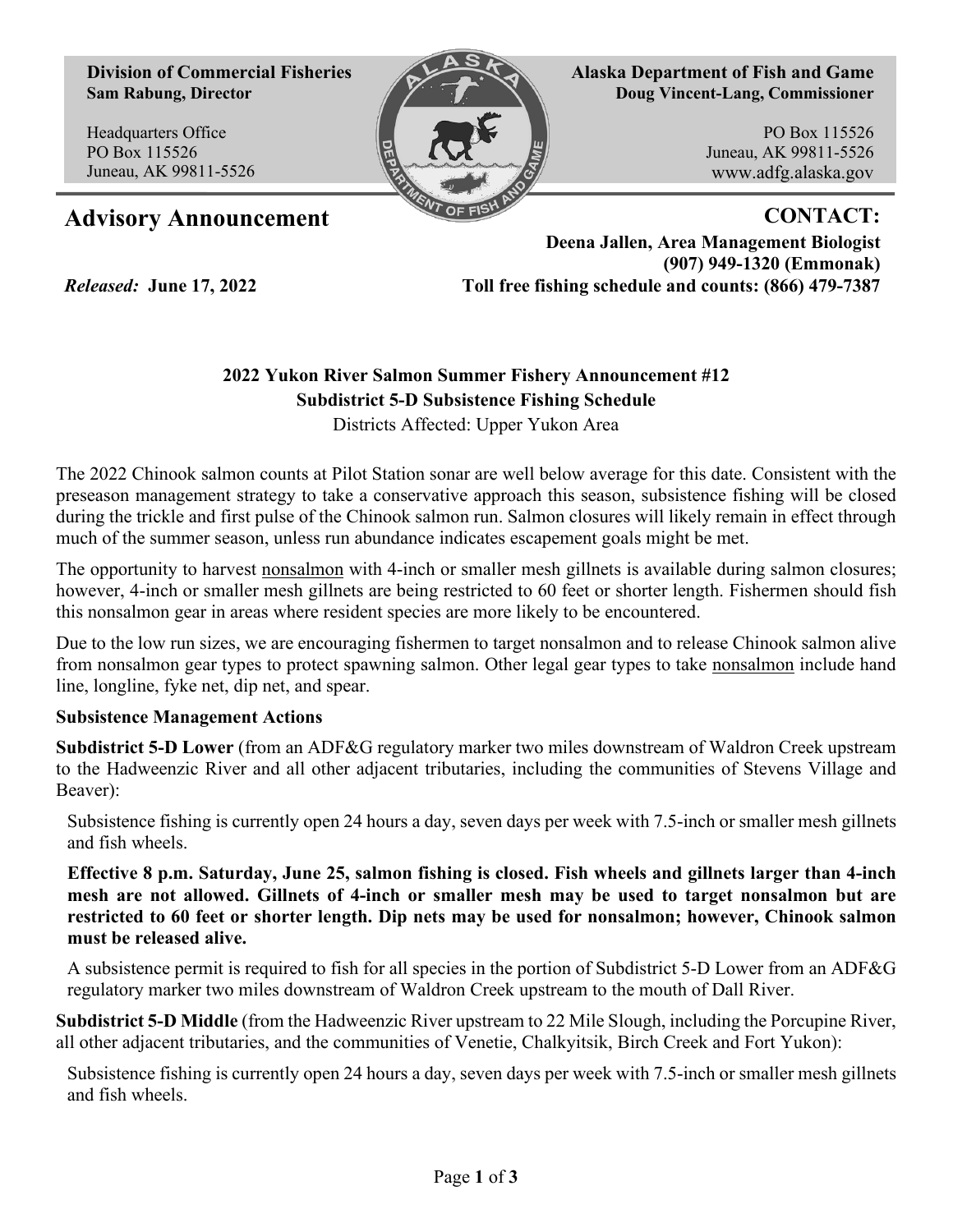**Effective 8 p.m. Tuesday, June 28, salmon fishing is closed. Fish wheels and gillnets larger than 4-inch mesh are not allowed. Gillnets of 4-inch or smaller mesh may be used to target nonsalmon but are restricted to 60 feet or shorter length. Dip nets may be used for nonsalmon; however, Chinook salmon must be released alive.** In Birch Creek, and the subsistence area of Beaver Creek below Moose Creek, gillnet mesh size may not exceed 3 inches.

**Subdistrict 5-D Upper** (from 22 Mile Slough to the U.S./Canada border, including all adjacent tributaries and the communities of Circle and Eagle):

Subsistence fishing is currently open 24 hours a day, seven days per week with 7.5-inch or smaller mesh gillnets and fish wheels.

**Effective 8 p.m. Thursday, June 30, salmon fishing is closed. Fish wheels and gillnets larger than 4-inch mesh are not allowed. Gillnets of 4-inch or smaller mesh may be used to target nonsalmon but are restricted to 60 feet or shorter length. Dip nets may be used for nonsalmon; however, Chinook salmon must be released alive.**

A subsistence permit is required to fish for all species from the upstream mouth of 22 Mile Slough to the U.S./Canada border.



The Emmonak office is open to the public Mondays to Fridays 8 a.m. to 5 p.m., and Saturdays 1 p.m. to 5 p.m. Closed on Sundays. ADF&G Emmonak office: (907) 949-1320.

If you are outside the permit area, contact the Fairbanks office at 907-459-7274 for a subsistence harvest calendar.

## **Federal Special Action**

The Alaska Department of Fish and Game (ADF&G) and the U.S. Fish and Wildlife Service (USFWS) have coordinated on this advisory announcement. The USFWS Federal Inseason Manager has concurrently issued an